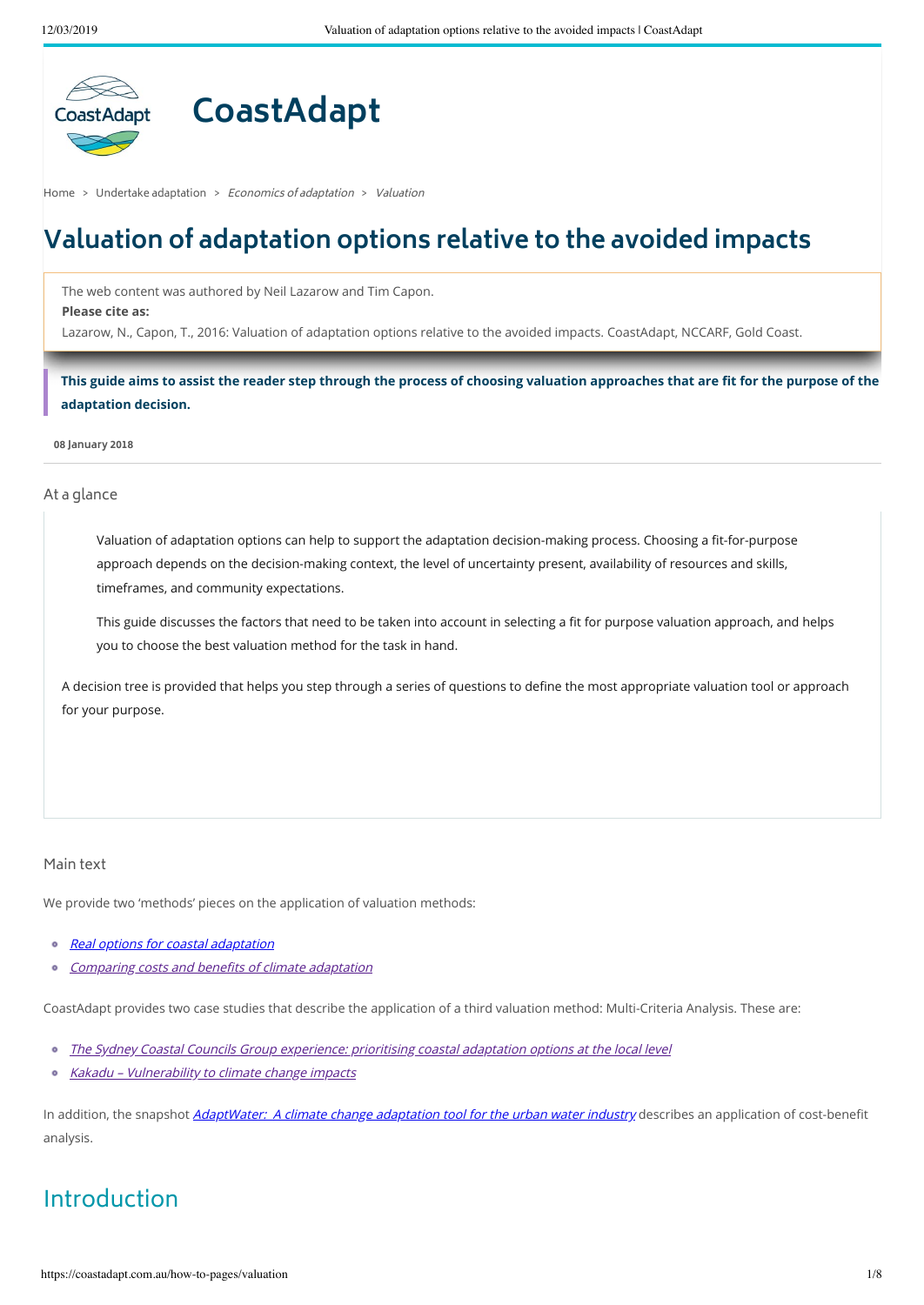Adaptation decision-making is characterised by uncertainty. This uncertainty challenges many traditional valuation tools, which lack the sophistication to deal with the uneven distribution of costs and benefits over time. This guide aims to assist the reader step through the process of choosing valuation approaches that are fit for the purpose of the adaptation decision.

The tools discussed here are exactly that—tools to support decision-making. No tool is perfect, each has advantages depending on how and to what end it is used. Many of the tools are complementary in nature and can be used sequentially and iteratively as an adaptation pathway (see [Pathways](https://coastadapt.com.au/pathways-approach) approach) is developed and refined over time. Some examples are described below to illustrate this.

Adaptation decision-making tends to follow an iterative process that is based on the principles of adaptive management (see Figure 1). This enables decision-makers to take into account the range of uncertainties related to future states (see *[Understanding](https://coastadapt.com.au/how-to-pages/how-to-understand-climate-change-scenarios) climate scenarios*). The starting point for a valuation study is generally not the same as the starting point for a decision. As Figure 1 illustrates, valuation studies form part of the cycle of decision-making. Choosing a fit-for-purpose valuation method depends heavily on the decision-making context, the level of uncertainty present, and the requirements for stakeholder engagement.

This guidance assumes that the reader has identified that there is a problem of significance that needs to be addressed through adaptation measures. In other words, the identification of challenges (i.e. context setting) and the determination of vulnerabilities (i.e. gathering of information on all risks) will already have been undertaken to some extent before commencing a valuation study. If you are using the C-CADS model (Figure 1), we assume here that you have completed the first step of C-CADS (Figure 1) and made a start on the second step of C-CADS. This guide can be used independently of C-CADS.

**Figure 1:** CoastAdapt – Coastal Climate Adaptation Decision System. Source: NCCARF.



### Commencing a valuation study

When framing and undertaking a valuation exercise, you need to begin with two questions.

- 1. Do I have all the information I need in the right form and quality to proceed?
- 2. Can all values be monetised (and should they)?

### Do I have the right information to proceed?

Information is valuable, however, it often comes at a cost and may be limited at the time a decision needs to be made. Careful thought should be given to the costs and benefits of seeking new information (the reader is referred to the *[Information](https://coastadapt.com.au/information-manuals/assessing-costs-and-benefits-of-coastal-climate-adaptation) Manual 4: Cost and benefit* for a more detailed discussion on this). The type, time and quality of information will underpin the quality of inputs to any valuation exercise. Gorddard et al. (2015) propose an approach to help frame the questions that need to be asked, the Values-Rules-Knowledge framework.

- Values type questions might be:
	- **Is there broad consensus on the vision?**
	- Is there agreement across stakeholder groups on options?
- Rules type questions might be:
	- Are roles and responsibilities clearly defined?
- Knowledge type questions might centre on: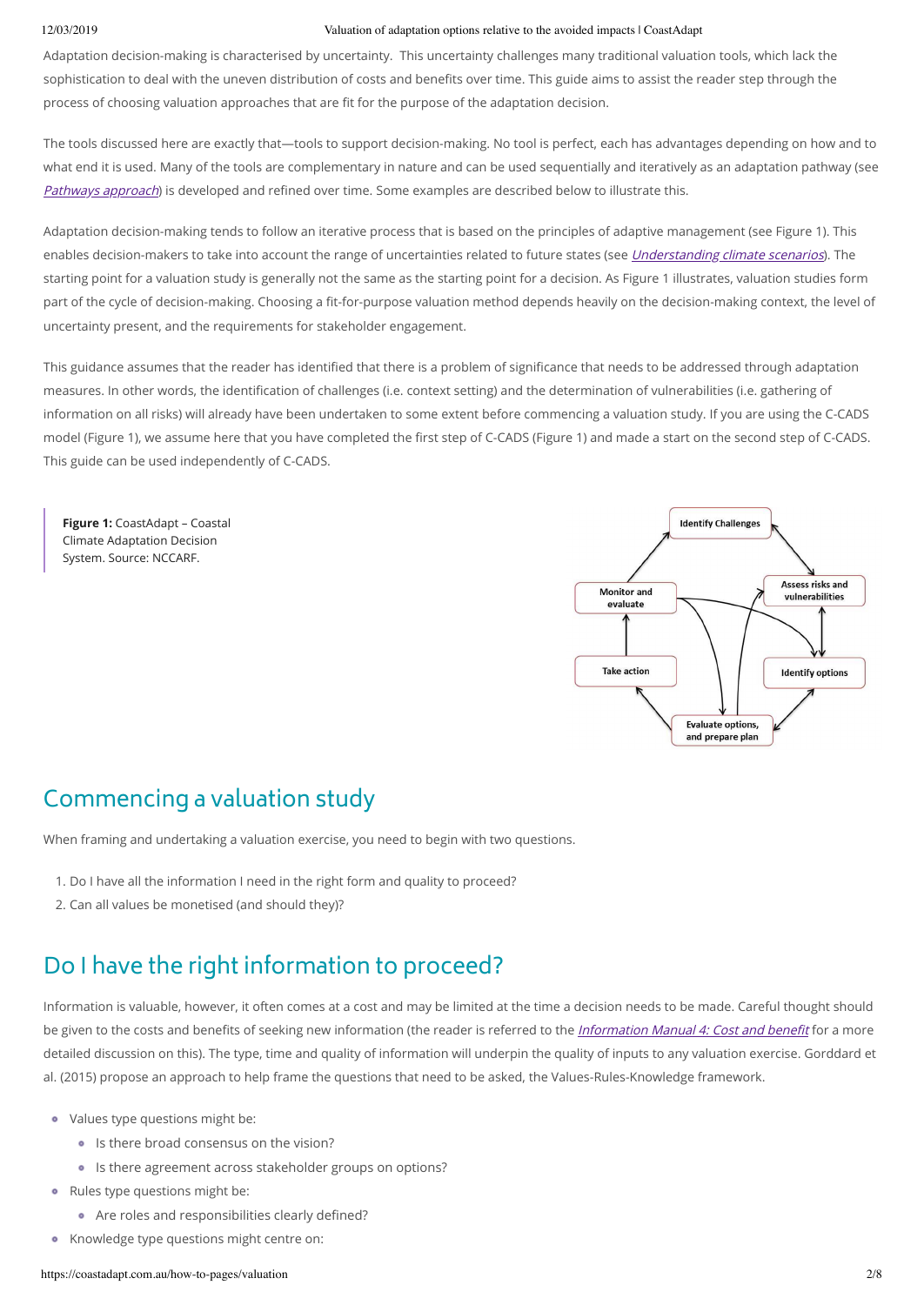- Is there certainty of knowledge relating to existing hazards?
- Is there certainty of knowledge relating to future hazards / risks?

At the broadest level, determining where a decision point rests across these three axes (Figure 2) can indicate what level of detail is appropriate for a valuation study, and where to start (see Table 1). For example, if there is significant community conflict over the nature of a proposed solution (e.g. protect or retreat), or if there is a high knowledge deficit (dots 1 and 2 in Figure 2), then more work on knowledge and community values is needed before a valuation study can begin. In fact, the introduction of a Cost-Benefit Analysis (CBA) at such a time may entrench polarised views rather than resolve any differences. However, if there is good knowledge, values are aligned and the regulatory framework is clear, then valuation studies are appropriate and can assist decision-making.

When scaled out to the future, and then brought back to net present values, relatively small changes in assumptions can impact the results of valuation studies. Where lack of knowledge about future states (e.g. future climate, future property prices etc.) is a feature of a valuation study then sensitivity analyses (see Using climate [scenarios](https://coastadapt.com.au/how-to-pages/how-to-use-climate-change-scenarios-to-evaluate-risk-plan-and-make-decisions)) can help to investigate the consequences of changes and errors in parameter values and assumptions (see *[Information](https://coastadapt.com.au/information-manuals/assessing-costs-and-benefits-of-coastal-climate-adaptation) Manual 4: Costs and benefits*).



**Figure 2:** Values Rules Knowledge Framework. Source: Adapted from Gorddard et al. 2015.

### Can all values be monetised (and should they)?

Goods and services that are traded in the market can generally be monetised directly or approximate monetary values can be derived through a number of different approaches and low-cost methods such as asset replacement cost and benefit transfer (see Table 2). A number of approaches have also been developed to generate monetary values for non-traded goods and services and for which no proxy value is readily available. Such tools depend on either revealed or stated preferences (also known as contingent valuation) being elicited from a set of users. With revealed preference or indirect valuation methods, the value of a non-traded good or service is determined by the creation of a parallel or surrogate market. Commonly used tools include the Travel Cost Method and Hedonic Pricing. With stated preference or direct valuation methods, a set of people are directly asked about their willingness to pay or willingness to accept a change of some sort. Choice Modeling is a commonly used tool. Refer to Table 2 for further information on each of these valuation approaches.

A more philosophical debate exists around whether the pricing of non-traded goods and services— such as spiritual values or even some ecosystem services such as beautiful views or the bequeathement value of national parks— should ever be monetised. One line of argument is that this diminishes their intrinsic value and makes these Earth system and iconic features subject to a debate about trade-offs. It is also the case that using the 'trump card' argument based on intrinsic values is not a cost free decision, and some judgement is required on the acceptability of this social cost. For example, is it more important to conserve the intrinsically valued asset and give up a development option,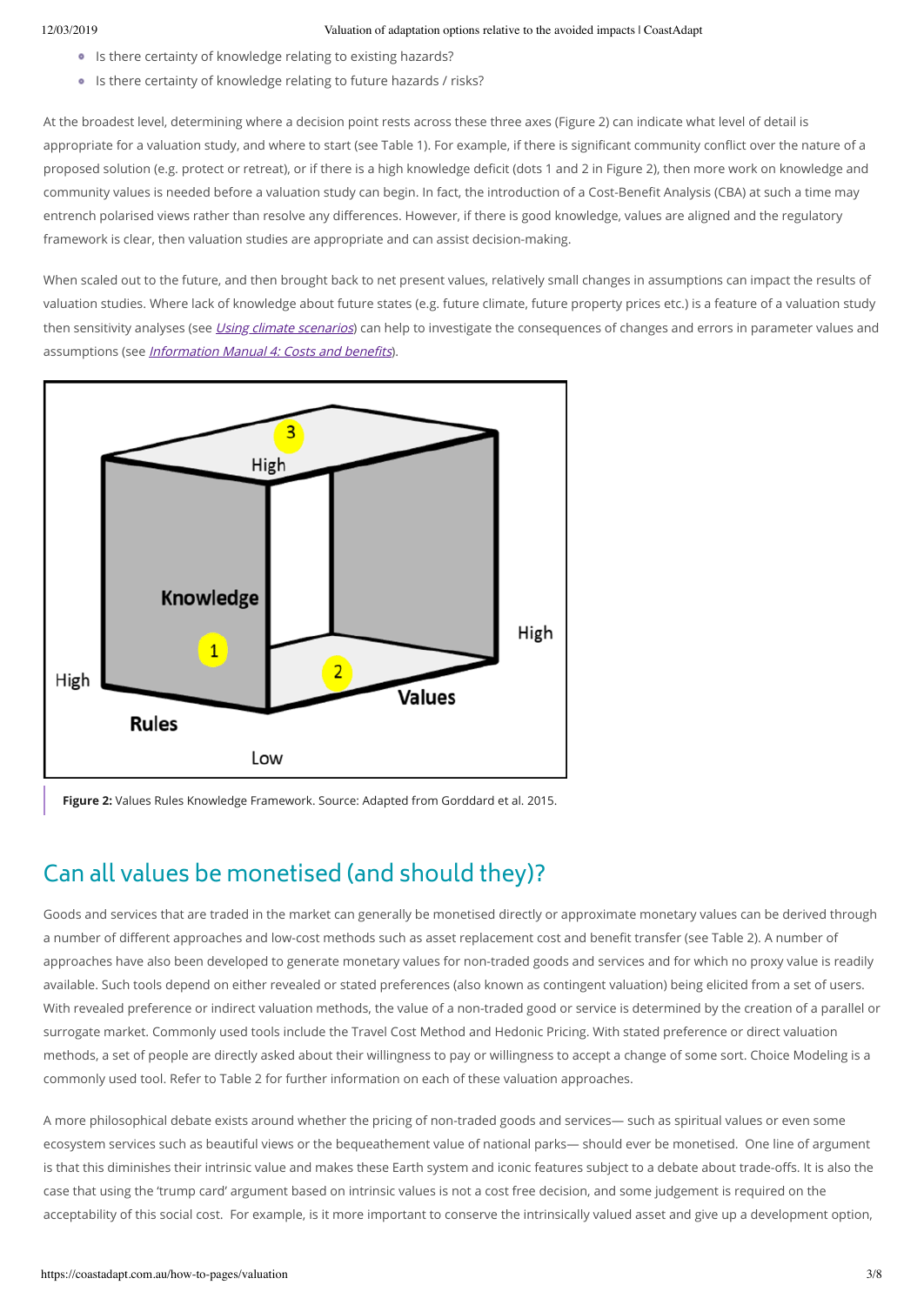or to protect the intrinsic landscape from sea-level rise? In contested contexts such trade-offs are often inevitable (despite deliberation efforts) especially if one or more interest groups seek to play the 'trump card' tactic.

### Sequencing and iteration in decision-making

Depending on the nature of particular decisions, there is likely to be high value in sequencing of tools and even using them iteratively through a decision lifetime as knowledge changes and values evolve. This is well illustrated through the Values-Rules-Knowledge prism (Figure 2) described above. For example, engaging stakeholders in a meaningful way and representing their views and values in the development of future scenarios (see description in Table 3) can help you to consider 'acceptable' adaptation options that would then undergo a more detailed assessment. For example, deliberative tools such as Multi-Criteria Assessment (see Table 3) may be used to establish preferences between options in advance of a more detailed valuation study.

Decision support tools can also be used to establish (environmental, economic or social) thresholds and future trigger points (e.g. loss of a certain percentage of beach and dune, dam water levels) under which future options need to be more fully examined (e.g. narrowing of options, change of course) or implemented (e.g. Haasnoot et al. 2013 who discuss the concept of adaptation pathways in detail; Wise et al. 2014; *[Pathways](https://coastadapt.com.au/pathways-approach) approach*).

## Application

Figure 3 and Table 1 below provide an easy to use decision tree that helps you step through a series of questions to define the most appropriate valuation study to support an adaptation assessment, and recommends a particular tool or approach. The tools and approaches are then described in more detail in Table 3. A number of points are worth noting.

- Decision-making for adaptation investment is differentiated from more traditional approaches by the uncertainty attached to future impacts and benefits. This has prompted various principles-based investment frameworks along the lines of 'no regrets', 'low regrets' and 'win-win' to guide investment. In many cases these will lend themselves to an iterative approach whereby some decisions can be made with limited information / low granularity, whereas other decisions are best postponed or made flexible until more information about risks and impacts is available.
- As with more traditional approaches, the use of multiple tools can greatly benefit the decision-making process e.g. to monetise nonmarket costs and benefits, or to capture and prioritise options. A number of commonly used prioritising / sorting tools are also described in Table 3.

Finally, it must be accepted that different approaches will serve different circumstances and this depends on the context and nature of the problem and possible options, the value of available data, whether timeframes are flexible, appetite for risk, and not least of all, the skill / skills available to the decision-maker.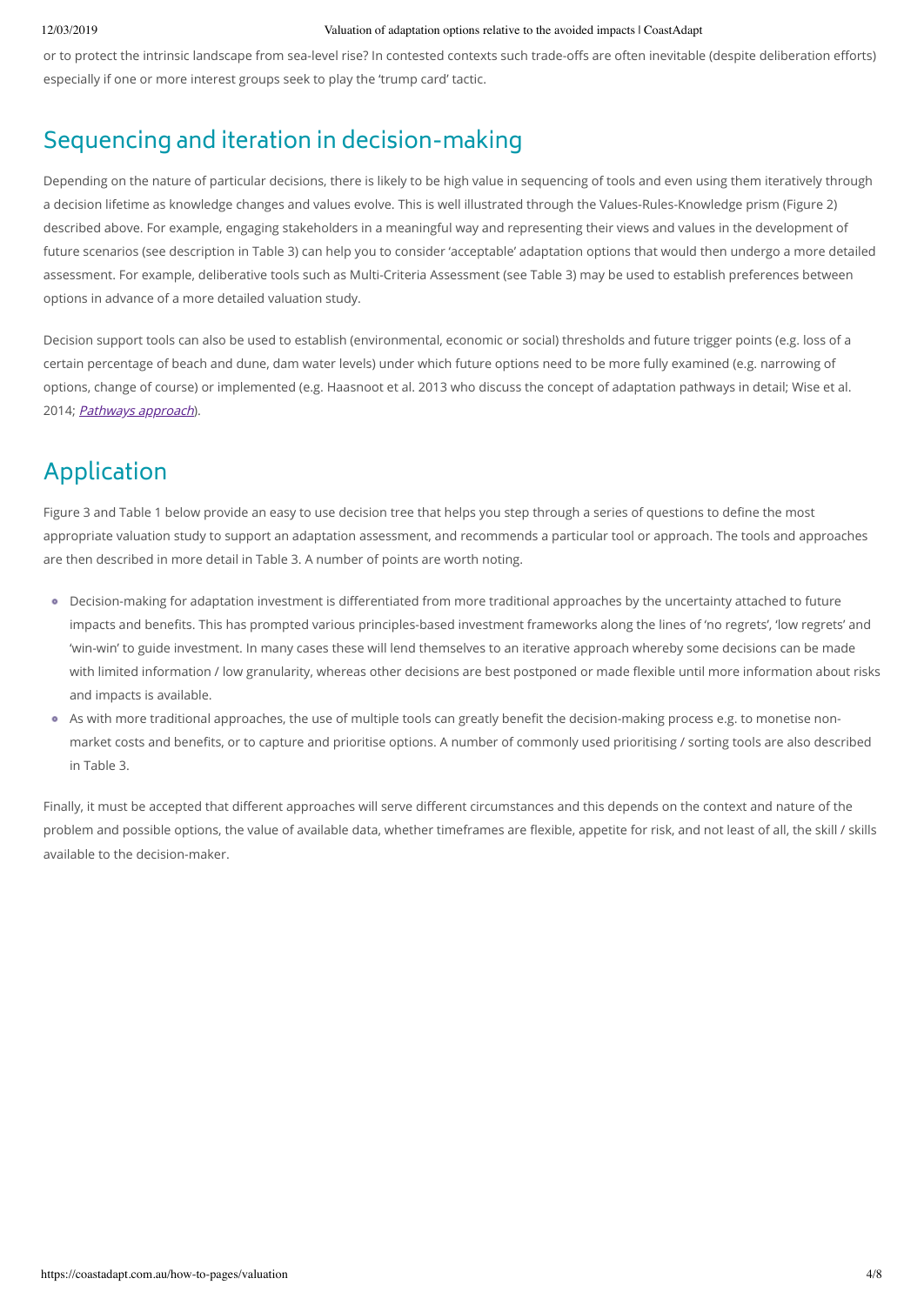

Figure 3: Matching the valuation approach to the decision context. Source: Adapted from DEFRA 2013; Dittrich et al. 2016; Hatfield-Dodds 2005.

**Table 1:** Identifying the best adaptation assessment method (refer to Table 3 for a description of the tools and approaches). Source: Adapted from: DEFRA 2013; Dittrich et al. 2016.

| Recommended tool / approach   |     | Guiding questions                                                                                                                                            | Text / explanation                                                                                                                                                                                                                                                                                                                                                                                                                                                                                                                                     |        | Tion and traon                                                                                                                                                                                                                                     |  |  |
|-------------------------------|-----|--------------------------------------------------------------------------------------------------------------------------------------------------------------|--------------------------------------------------------------------------------------------------------------------------------------------------------------------------------------------------------------------------------------------------------------------------------------------------------------------------------------------------------------------------------------------------------------------------------------------------------------------------------------------------------------------------------------------------------|--------|----------------------------------------------------------------------------------------------------------------------------------------------------------------------------------------------------------------------------------------------------|--|--|
|                               |     | Are non-<br>moneticable<br>impacts expected to<br>be material in<br>accessment of<br>options?                                                                | Are goods and services that are generally not<br>traded in the market, and can't be priced.<br>important in this assessment?                                                                                                                                                                                                                                                                                                                                                                                                                           | ٠<br>٠ | Triple bottom line issues have been adequately scoped and agreed.<br>If econotem functions are part of the consideration then non-market.<br>values are likely to be an issue.                                                                     |  |  |
| CBA                           | -   | If no                                                                                                                                                        |                                                                                                                                                                                                                                                                                                                                                                                                                                                                                                                                                        |        |                                                                                                                                                                                                                                                    |  |  |
|                               |     | If yes, do impacts<br>need to be<br>measured using a<br>documented and<br>repeatable process?                                                                | If legal and factual certainty are likely to be<br>assessed by a third party, then documentation is<br>likely to be required. A repeatable process may not<br>be required for one-off measures e.g. at the<br><b>PutuntarPunist langed</b>                                                                                                                                                                                                                                                                                                             |        | Note the difference between consistency of approach and consistency<br>of outcome. Qualitative processes may arrive at different results based<br>on expert judgement call using well-established approaches.                                      |  |  |
| Expert Panel / Expert Regiew. |     | if no.                                                                                                                                                       |                                                                                                                                                                                                                                                                                                                                                                                                                                                                                                                                                        |        |                                                                                                                                                                                                                                                    |  |  |
|                               |     | If yes, then can the<br>benefits be<br>monetised?                                                                                                            | Can all costs and benefits be fairly represented in<br>monetary terms i.e. in addition to infrastructure<br>coch, the full suite of social, cultural and<br>ampleoperated unknown was zealisty talent-menomena-<br>into monetary terms (priced).                                                                                                                                                                                                                                                                                                       |        | This can be expensive and time consuming, and may be contested. In<br>some cases, it is sufficient to recognise that the number will be<br>sufficiently large.<br>Pricing non-market good and services can open the conversation to<br>trade offs. |  |  |
|                               |     | If no, are the<br>cetions or bundles<br>of options under<br>concideration likely<br>to cerform in a<br>complementary<br>manner under<br>different scenarios? | Perspective A - Are the negative impacts of one<br>asset/option offset by the positive impacts of<br>another asset/option its the extent required by<br>the decision-maker) under multiple climate change<br>and development scenarios?<br>Perspective 8 - Do assets or investment options<br>that are designed to work in concert (e.g.<br>vegetating a beach dune to make it more resilient.<br>or constructing swales in low-lying areas to absorb-<br>excess stormwater) still perform the level of<br>service required under different scenarios? |        | Individual options are often optimised to perform best under a specific<br>scenario or course of action, as opposed to a suite of options leither<br>now or over time) that may perform well under multiple possible<br>futures.                   |  |  |
| Portfolio analysis            | سنه | If yes                                                                                                                                                       |                                                                                                                                                                                                                                                                                                                                                                                                                                                                                                                                                        |        |                                                                                                                                                                                                                                                    |  |  |
|                               |     | If no, are there<br>Skely to be<br>distributional<br>concerns?                                                                                               | Are one or more sectors, communities or species<br>(or other relevant indicator) likely to be<br>significantly disadvantaged or impacted under<br>different investment/climate scenarios?                                                                                                                                                                                                                                                                                                                                                              |        | Adopting a systems-based approach to analysis can assist with the<br>identification of both direct and indirect benefits and/or impacts of<br>potential decisions across sectors, jurisdictions and natural system<br>boundaries.                  |  |  |
| CEA                           |     | If no.                                                                                                                                                       |                                                                                                                                                                                                                                                                                                                                                                                                                                                                                                                                                        |        |                                                                                                                                                                                                                                                    |  |  |
| MCA or BBN                    | . . | If yes                                                                                                                                                       |                                                                                                                                                                                                                                                                                                                                                                                                                                                                                                                                                        |        |                                                                                                                                                                                                                                                    |  |  |
|                               |     |                                                                                                                                                              |                                                                                                                                                                                                                                                                                                                                                                                                                                                                                                                                                        |        |                                                                                                                                                                                                                                                    |  |  |

**Table 2:** Commonly used approaches to generate monetary values for non-traded goods and services. Additional sources: Anning 2012; Lazarow et al. 2013.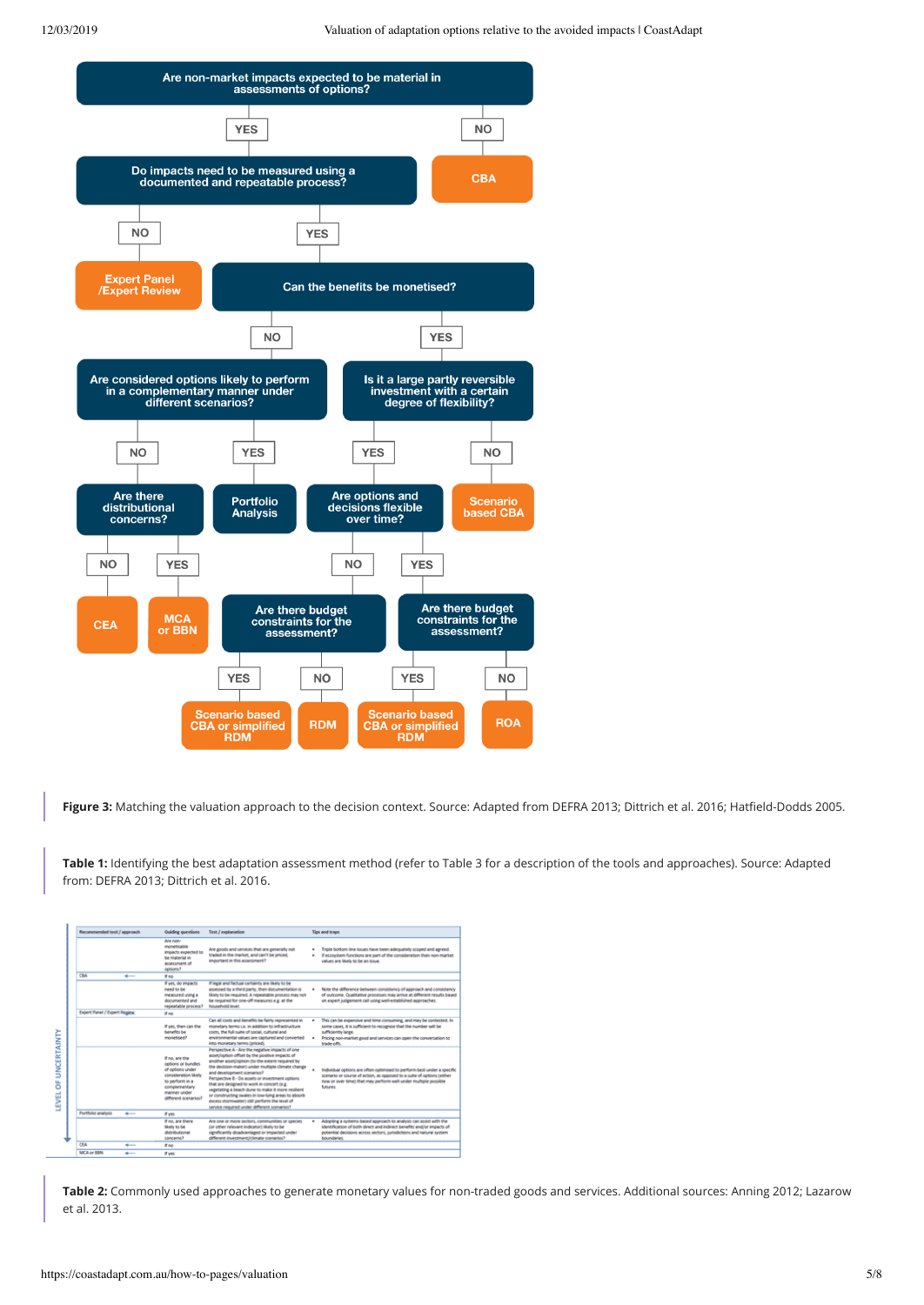| Tool                                                        | Approach                                                                                                                                                                                                                                                                                                                                                                                                   | <b>Example in practice</b>                                                                                                                                                                                                                                                                                                                                                                                                                                           | Conspeciency (sour)<br>medium, high) | Tips and traps                                                                                                                                                                                                                                                                                                                                                                                                   |  |
|-------------------------------------------------------------|------------------------------------------------------------------------------------------------------------------------------------------------------------------------------------------------------------------------------------------------------------------------------------------------------------------------------------------------------------------------------------------------------------|----------------------------------------------------------------------------------------------------------------------------------------------------------------------------------------------------------------------------------------------------------------------------------------------------------------------------------------------------------------------------------------------------------------------------------------------------------------------|--------------------------------------|------------------------------------------------------------------------------------------------------------------------------------------------------------------------------------------------------------------------------------------------------------------------------------------------------------------------------------------------------------------------------------------------------------------|--|
| Replacement cost /<br>cost of damage<br>aucléod             | Simply put, this approach asks if nothing was<br>done then what accets would be lost and what<br>would it cost to replace them?                                                                                                                                                                                                                                                                            | A 2011 study assessed the damage risks of increased<br>wind speeds in Brisbane and northeast Queencland.<br>under current and likely future climate conditions.<br>based on existing design wind specifications for<br>residential housing. The study concluded that<br>increasing design wind loads for new houses in<br>Brisbane and southeast Queensland would lead to<br>significant benefits (savings through avoided future<br>damages) (Stewart et al. 2014). | Low-medium                           | Apergach traditionally limited to<br>consideration of built assets, however, it<br>has also been applied to habitats on an<br>'equivalency' basis and involves the cost of<br>restoring partially degraded substitute<br>sites, or the creation of for example<br>saltmarshes or other wetlands on new<br>substitute sites.<br>Unlikely to reveal full value of an asset.<br>٠                                   |  |
| Benefit Transfer (BT)                                       | Where the results of one study are used to<br>inform decision-making in another location<br>based on assumptions about commonalities<br>across the two locations. Two possibilities<br>emerge ii that values themselves are the same<br>i.e. beach 1 is worth the same per m <sup>8</sup> as beach 2:<br>and ill beach 1 derives its value from the same<br>sorts of things as beach 2 (ACI), Tasman 2012) | A 2013 study examined the utility of using BT to<br>compare the value of beach recreation across.<br>multiple sites within Australia. This was achieved by<br>first reviewing existing studies of the value of a<br>beach visitation day and then testing the<br>appropriateness of transferring benefits across sites<br>(Revbould et al. 2015).                                                                                                                    | Low                                  | Cheap and relatively easy to use.<br>Reliant on robust original work.<br>Emors in assumptions can be significant<br>٠<br>because of differences in basic<br>characteristics or behaviours across sites.<br>Scale ous or down) may be a limitation on<br>the accuracy of 87 approaches.                                                                                                                           |  |
| Revealed preference -<br><b>Travel Cost Method</b><br>(TCM) | Travel Cost Method - surveys are used to collect.<br>trip expenditure, frequency data and place of<br>origin from visitors to a site. Using actual choices<br>made by consumers, TCM creates provies for the<br>value of non-traded goods and services.                                                                                                                                                    | A 2009 Queensland study sought to determine the<br>economic and social values of beach recreation on<br>the Gold Coast. A travel cost survey set out to collect.<br>data from local residents regarding their beach use<br>and the values they associate with the beach, and to<br>develop estimates of the economic value of the<br>beach to residents (Raybould and Lazarow 3009).                                                                                 | Low-medium                           | Relatively simple to undertake.<br>٠<br>Ability to report observed behaviour is a<br>strength of this approach.<br>Not capable of capturing the value of<br>۰<br>future change or non-use value (often of<br>significant social and cultural importance).<br>Can be challenging to use in highly<br>wisition everly problem behindler<br>substitution sites are available to a user at<br>any one point in time. |  |
| Revealed Preference -<br><b>Hedonic Pricing</b><br>Method   | Hedonic Pricing Method - based on the premise<br>that epods are uslaed for their utility, this<br>method establishes a quantitative relationship<br>between environmental attributes (e.g. a wide<br>beach, a view etc) and distributed markets such<br>as the property market.                                                                                                                            | A 2012 NSW study identified price premiums for<br>beachfront property in Collaroy-Narrabeen relative<br>to the erosion risk information contained on<br>property titles (Anning 2012).                                                                                                                                                                                                                                                                               | Medium-high                          | Able to capture use and amenity values.<br>٠<br>while employing a revealed preference<br>valuation technique.<br>Useful for use in urbanised environs.<br>٠<br>Sample size is important.<br>٠<br>Limited to the consideration of orivane<br>٠<br>land and landholders.                                                                                                                                           |  |

**Table 3:** Summary of commonly used prioritising / sorting and valuation approaches.

| Toyot                                                                                              | Philosophy and approach                                                                                                                                                                                                                                                                                                                                                                                                                                                                                              | <b>Common uses</b>                                                                                                                                                                                                                                                                                                                                                                                  | Complexity<br>(LM/6) | Example in practice                                                                                                                                                                                                                                                                                                                                                                                                                                                                                                                                                                                 | Tips and traps                                                                                                                                                                                                                                                                                                                                                                                                                                                                                                                                                                                                                                                                                                          |
|----------------------------------------------------------------------------------------------------|----------------------------------------------------------------------------------------------------------------------------------------------------------------------------------------------------------------------------------------------------------------------------------------------------------------------------------------------------------------------------------------------------------------------------------------------------------------------------------------------------------------------|-----------------------------------------------------------------------------------------------------------------------------------------------------------------------------------------------------------------------------------------------------------------------------------------------------------------------------------------------------------------------------------------------------|----------------------|-----------------------------------------------------------------------------------------------------------------------------------------------------------------------------------------------------------------------------------------------------------------------------------------------------------------------------------------------------------------------------------------------------------------------------------------------------------------------------------------------------------------------------------------------------------------------------------------------------|-------------------------------------------------------------------------------------------------------------------------------------------------------------------------------------------------------------------------------------------------------------------------------------------------------------------------------------------------------------------------------------------------------------------------------------------------------------------------------------------------------------------------------------------------------------------------------------------------------------------------------------------------------------------------------------------------------------------------|
|                                                                                                    | Priceltising / sorting-approaches                                                                                                                                                                                                                                                                                                                                                                                                                                                                                    |                                                                                                                                                                                                                                                                                                                                                                                                     |                      |                                                                                                                                                                                                                                                                                                                                                                                                                                                                                                                                                                                                     |                                                                                                                                                                                                                                                                                                                                                                                                                                                                                                                                                                                                                                                                                                                         |
| Scenario<br>stanning /<br>anatysis                                                                 | A foresighting tool to engage a diverse<br>range of stakeholders in a strategic<br>planning or thinking exercise, with the<br>aim of examining knowledge and beliefs<br>and mapping pathways. Useful when a<br>systems approach to decision-making is<br>required.                                                                                                                                                                                                                                                   | Very useful for mapping<br>potential (good or bad) future<br>scenarios such as impact of<br>population prouth and<br>development on natural<br>tyrowns or potential impact of<br>coastal hacands on the built<br>and natural environments.<br>Can be used at multiple points<br>along a decision pathway as a<br>mechanism to incorporate<br>new information and inform.<br>cetions and trade offs. | <b>Low-high</b>      | A 2012 Taumanian study used scenario<br>planning to engaged local community to<br>explore a range of adaptation pathways<br>doundles of options) to inform the local<br>planning scheme. Pathways were explored<br>along a spectrum from Tetting nature take<br>its course and retreat' through to 'protect<br>existing development and permit future<br>development at long at possible'. Pathways<br>were examined against a range of criteria<br>such as credibility, desirability, cost<br>effectiveness, flexibility, fundability and<br>modes of failure (5GS Economics and<br>Planning 2012) | Systematic yet highly flexible participatory<br>approach that forces reflection at individual and<br>collective levels dispersational institute for<br>Environment and Development rule).<br>Scenario planning sessions need to be well-guided<br>by a facilitator.<br>Very useful tool for incorporating professional<br>٠<br>judgement or expertise in a qualitative format.<br>'Public good' can often be overlooked or<br>underrepresented in matters relating to shoreline<br>development.<br>Spenarios that are too broad or too namow can be<br>٠<br>easily dismissed leading and care needs to be taken.<br>to define legitimate options for consideration.<br>Oversimplification can be a risk<br>$\mathbf{a}$ |
| Multi-<br>criteria<br>analysis<br><b>BACAL</b><br>Molti criteria<br>declolon<br>anatysis<br>(MCDA) | Where nelevant (i.e. non-trivial) values<br>are unable to be moneticed uet may<br>change the priority or choice of<br>alternatives under consideration, or<br>where satisfactory values have not been<br>derived but which are nevertheless<br>important for a decision (Linited Kingdom<br>Government 2009). MCA establishes<br>preferences between options based on a<br>specified set of objectives and<br>measurable criteria, and assessment is<br>undertaken through a collective decision-<br>making process. | When multiple, potentially<br>competing criteria or trade-<br>offs need to be made. Enables<br>individual members of the<br>decision-making group to<br>make detire't and identifiable<br>judgements while at the same<br>time enabling a joint and clear<br><b>ENRAGINAL</b>                                                                                                                       | Medium.              | A 2012 study reports on the results of an<br>MCA process that was used to prioritise<br>adaptation options for 26 localities in the<br>Townsville local government area. Decision<br>criteria (e.g. effectiveness, climate<br>uncertainty, social and environmental<br>impacts, complexity and cost) were<br>developed through a working group and<br>later refined and then a weighted scoring<br>approach and sensitivity analysis was<br>applied. Preferred options were presented.<br>as 'retreat', 'defend', 'accommodate' or a<br>combination of these (GHD 2012).                            | Relies on sound experience and judgement of<br>٠<br>decision-making team.<br>Preferred over informal judgement as scores and<br>weights are explicit, and auditable.<br>Provides a mechanism for experts to inform /<br>influence decision-makers.<br>Focus is on inputs and outputs rather than<br>٠<br>outcomes.<br>Doesn't provide structured information on the<br>۰<br>significance or value associated with different types.<br>of outcomes (Hatfletd-Dodds 2005).<br>Not well suited to assessing the desirability or net.<br>benefits of a given target or outcome (Hatfield-<br>Dedds 2005)                                                                                                                    |
| <b>Bayesian</b><br><b>Bellet</b><br><b>Networks</b><br>didno                                       | 88Ns are statistical models that integrate<br>knowledge and information from multiple<br>sources into a single assessment. This is<br>achieved by describing (in a probabilistic<br>manner) the cause and effect<br>relationships between different factors.                                                                                                                                                                                                                                                         | <b>BBN:</b> are well suited to the<br>rapid scoping and graphical<br>representation of<br>relationships (McCann et al.<br>2006). This utility has allowed<br>BBNs to be used to support a<br>broad range of risk<br>management and decision<br>support processes, including<br>natural resource<br>management, BBNs are                                                                             | Low-high             | A 2012 NSW study used 88Ns in the<br>evaluation and optimization of coastal<br>adaptation options based upon stakeholder<br>assessments of the performance of different<br>options against multiple criteria. BBNs were<br>used to provide greater granularity and<br>better understanding of the flow of<br>information for a decision-making process.<br>In this context, a BBN was used in<br>conjunction with an MCA process (Preston)<br>et al. 2012).                                                                                                                                         | 8896 need discretisation of variables which may<br>reduce accuracy<br>The way that beliefs and knowledge are collected<br>requires careful consideration<br>Not all types of interactions can be described, i.e.<br>no feedbacks<br>Need to consider model users familiarity with<br>٠<br>probabilities<br>Integrated data are often of variable quality which<br>demands careful judgment on behalf of the analyst                                                                                                                                                                                                                                                                                                     |

### Source material

hide **−**

ACIL Tasman, 2012: Climate Change Adaptation Options Assessment. Developing flexible adaptation pathways for the Peron-Naturaliste Coastal Region of Western Australia. [Available online

at https://www.nccarf.edu.au/localgov/sites/nccarf.edu.au.localgov/files/casestudies/pdf/Case%20Study\_Developing%20Flexible%20Adaptation%20Pat hways%20for%20the%20Peron%20Naturaliste%20Coastal%20Region%20of%20WA%202011\_2012.pdf .

Anning, D., 2012: Estimation of the economic importance of beaches in Sydney, Australia, and implications for management. Faculty of Science, University of New South Wales. Accessed 27 May 2016. [Available online at [http://www.unsworks.unsw.edu.au/primo\\_library/libweb/action/dlDisplay.do?vid=UNSWORKS&docId=unsworks\\_10467](http://www.unsworks.unsw.edu.au/primo_library/libweb/action/dlDisplay.do?vid=UNSWORKS&docId=unsworks_10467) ].

Better Evaluation, 2014: Cost Effectiveness Analysis. http://www.betterevaluation.org/evaluation-options/CostEffectivenessAnalysis. Accessed 26 April 2017.

Crowe, K., and W. Parker, 2008: Using portfolio theory to guide reforestation and restoration under climate change scenarios. Climatic Change, **89,** 355-370.

DEFRA, 2013: The economics of climate reslience: appraising flood management initiatives - a case study CA0401. A report prepared for DEFRA and the Devolved Administration. Accessed 27 May 2016. [Available online at [http://randd.defra.gov.uk/Document.aspx?Document=11234\\_CA0401-](http://randd.defra.gov.uk/Document.aspx?Document=11234_CA0401-ECRAppraisingfloodmanagementiniatives-acasestudy.pdf) ECRAppraisingfloodmanagementiniatives-acasestudy.pdf ].

Dittrich, R., A. Wreford, and D. Moran, 2016: A survey of decision-making approaches for climate adaptation: Are robust methods the way forward? Ecological Economics, **122,** 79-86.

GHD, 2012: Economic Analysis: Coastal Hazard Strategy for Townsville City Council [Pilot Project]. [Available online at https://www.townsville.gld.gov.au/\_data/assets/pdf\_file/0012/7032/Appendix\_B-Economic-Analysis.pdf 1.

Gorddard, R., M. Colloff, R. Wise, D. Ware, and M. Dunlop, 2015: Values, rules and knowledge: Adaptation as change in the decision context. Environmental Science and Policy, **57,** 60-69.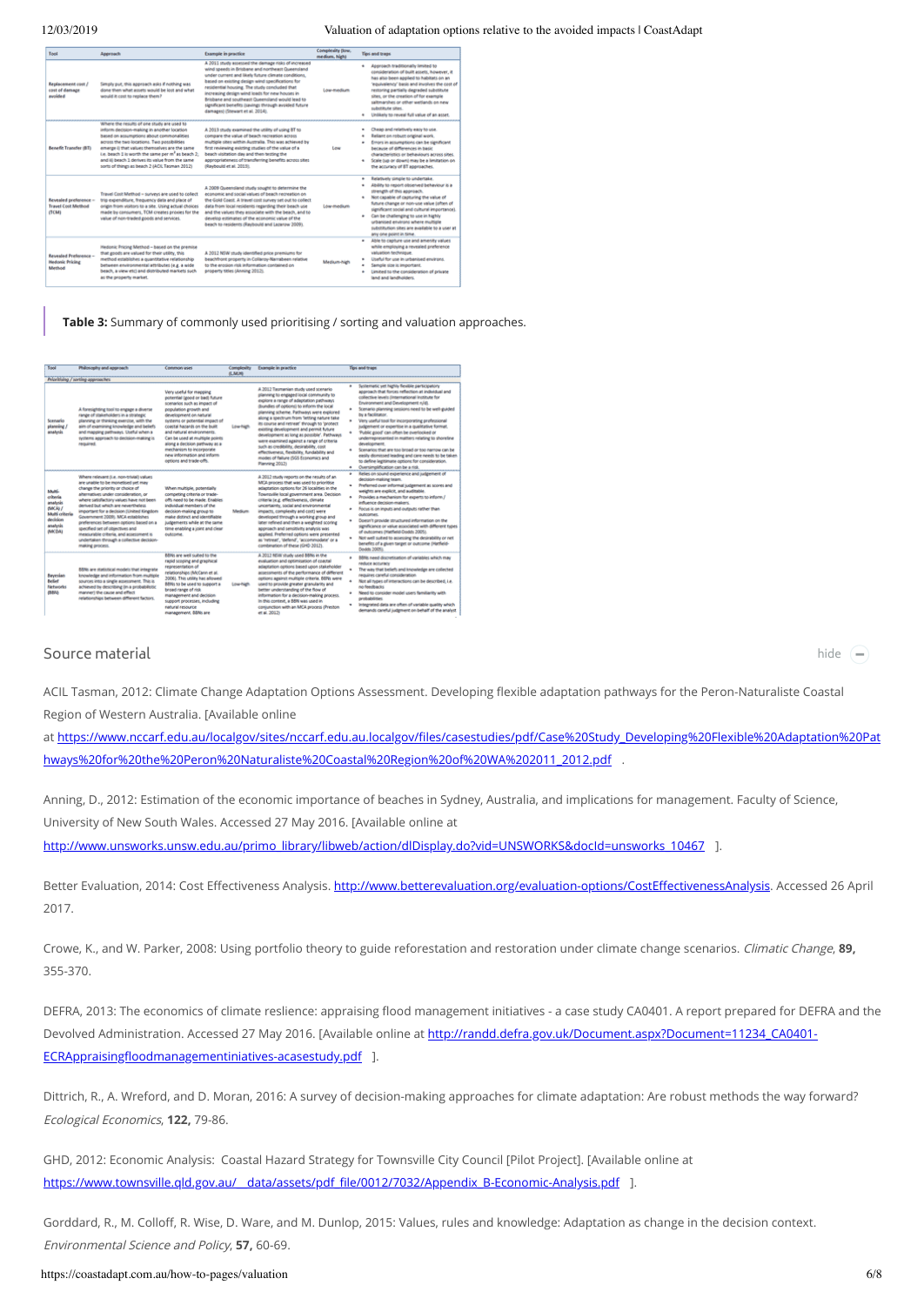Grith Centre for Coastal Management, 2013: Assessment and Decision Frameworks for Seawall Structures. Appendix C: Economic Considerations. Prepared for Sydney Coastal Councils Group. [Available online at

http://www.sydneycoastalcouncils.com.au/sites/default/files/appendix\_c\_economic\_considerations.pdf 1.

Groves, D., and C. Sharon, 2013: Planning Tool to Support Planning the Future of Coastal Louisiana. Journal of Coastal Research**,** 147-161.

Groves, D., E. Bloom, D. Johnson, D. Yates, and V. Mehta, 2013: Addressing Climate Change in Local Water Agency Plans: Demonstrating a Simplied Robust Decision Making Approach in the California Sierra Foothills. Accessed 27 May 2016. [Available online at [http://www.rand.org/content/dam/rand/pubs/research\\_reports/RR400/RR491/RAND\\_RR491.pdf](http://www.rand.org/content/dam/rand/pubs/research_reports/RR400/RR491/RAND_RR491.pdf) ].

Haasnoot, M., J. Kwakel, E. Walker, and J. ter Maat, 2013: Dynamic adaptive policy pathways: A method for crafting robust decisions for a deeply uncertain world. Global Environmental Change, **23,** 485-498.

Hatfield-Dodds, S., 2005: Decision support for highly contested choices: The role of monetised values and other metrics in the pursuit of sustainability. Paper presented at the ANZSEE 2005 Conference, 11–13 December, Palmerston North, New Zealand. Accessed 27 May 2016. [Available online at https://www.researchgate.net/publication/265786307 Decision\_support\_for\_highly\_contested\_choices\_The\_role\_of\_monetised\_values\_and\_other\_met rics in the pursuit of sustainability 1.

Hunt, A., and P. Watkiss, 2013: Portfolio Analysis: Decision Support Methods for Adaptation, MEDIATION Project, Briefing Note 5. Accessed 27 May 2016. [Available online at <https://www.sei-international.org/publications?pid=2399> ].

International Institute for Environment and Development, n/d: Profiles of Tools and Tactics for Environmental Mainstreaming. Draft for Comment. No. 9 Scenario Planning. Accessed 27 May 2016. [Available online at http://www.environmentalmainstreaming.org/documents/EM%20Profile%20No%209%20-%20Scenario%20Planning%20(6%200ct%2009).pdf ].

Lazarow, N., M. Raybould, and D. Anning, 2013: Beach, Sun and Surf Tourism. The handbook of tourism economics: analysis, new applications and case studies, C. Tisdell, Ed., World Scientific Publishing Company.

McCann, R., B. Marcot, and R. Ellis, 2006: Bayesian belief networks: applications in ecology and natural resource management. Canadian Journal of Forest Research, **36,** 3053-3062.

Preston, B., M. Maloney, D. Thomsen, R. Mangoyana, and T. Smith, 2012: A Multi-Criteria Analysis of Coastal Adaptation Options for Local Government. Prepared for the Sydney Coastal Councils Group by Oak Ridge National Laboratory and the University of the Sunshine Coast, Oak Ridge, Tennessee and Sippy Downs, Queensland. Accessed 27 May 2016. [Available online at

http://www.sydneycoastalcouncils.com.au/sites/default/files/MCA\_of\_Coastal\_Adaptation\_Options\_for\_Local\_Government.pdf ].

Raybould, M., and N. Lazarow, 2009: Economic and social values of beach recreation on the Gold Coast. Sustainable Tourism Cooperative Research Centre. Accessed 27 May 2016. [Available online at [http://www.valueofwaves.org/uploads/1/1/4/2/11420190/100054\\_raybould\\_econsocvalbeachesgc\\_web.pdf](http://www.valueofwaves.org/uploads/1/1/4/2/11420190/100054_raybould_econsocvalbeachesgc_web.pdf) ].

Raybould, M., D. Anning, D. Ware, and N. Lazarow, 2013: Beach and Surf Tourism and Recreation in Australia: Vulnerability and Adaptation. FRDC 2010/536, 132 pp. Fisheries Research and Development Corporation and Bond University. Accessed 8 January 2018. [Available online at [http://epublications.bond.edu.au/business\\_pubs/723/](http://epublications.bond.edu.au/business_pubs/723/) ].

SGS Economics and Planning, 2012: Tasmanian Coastal Adaptation Pathways Project. Documentation of Methodology. A report for the Local Government Association of Tasmania. Accessed 8 January 2018. [Available online at http://www.dpac.tas.gov.au/\_\_data/assets/pdf\_file/0017/229130/Example\_Interim\_Local\_Area\_Report\_Coastal\_module\_3.PDF ].

Stewart, M., X. Wang, and G. Willgoose, 2014: Direct and Indirect Cost and Benefit Assessment of Climate Adaptation Strategies for Housing for Extreme Wind Events in Queensland. Natural Hazards Review, **15,** 33.

Tainio, A., and Coauthors, 2014: Conservation of grassland butterflies in Finland under a changing climate. Regional Environmental Change, 16, 71-84.

United Kingdom Government, 2009: Multi-criteria analysis: a manual. Department for Communities and Local Government, London. Accessed 27 May 2016. [Available online at [http://eprints.lse.ac.uk/12761/1/Multi-criteria\\_Analysis.pdf](http://eprints.lse.ac.uk/12761/1/Multi-criteria_Analysis.pdf) ].